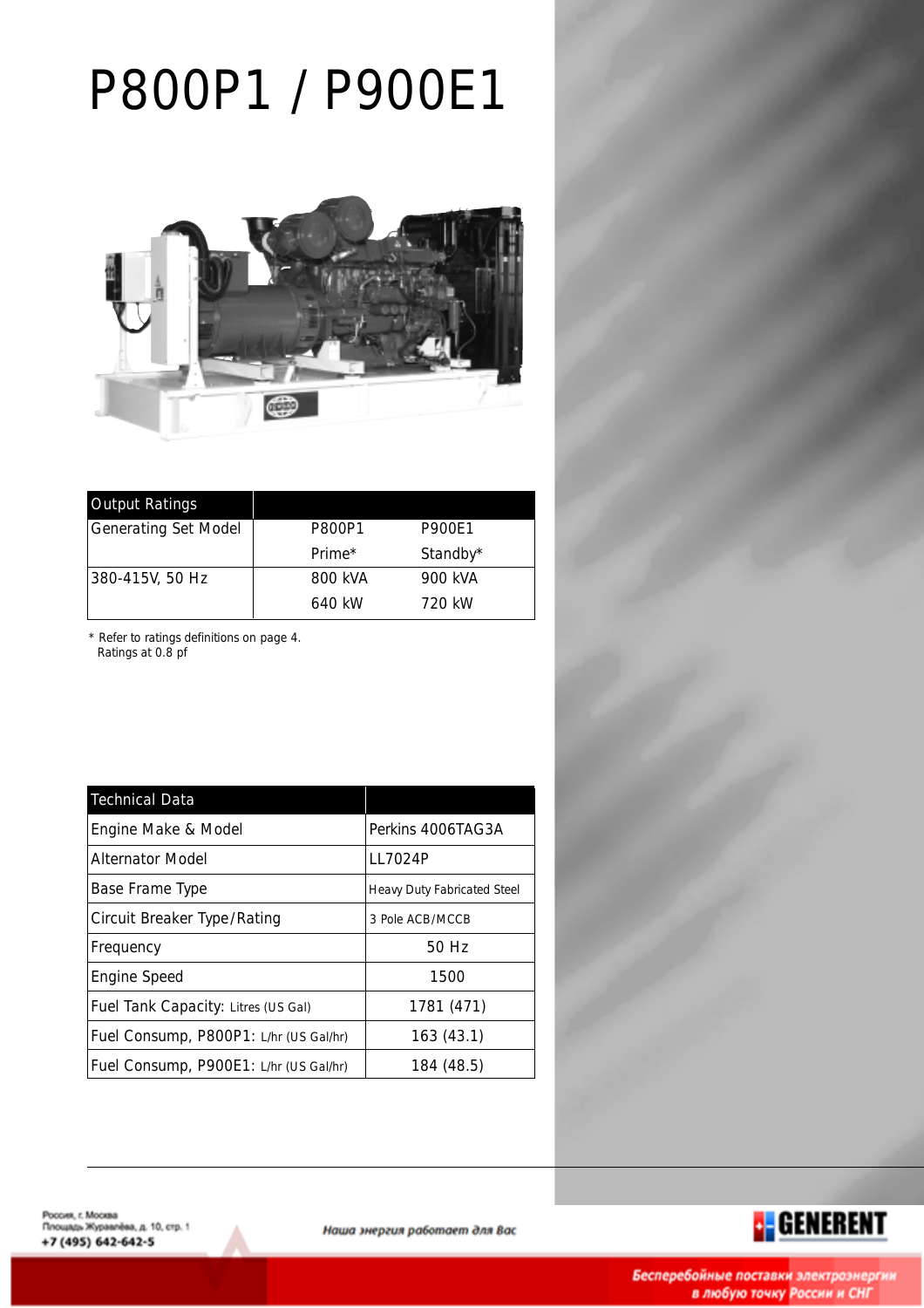P800P1/P900E1

# Engine Technical Data

| <b>Physical Data</b>                                                                         |                                   | <b>Air System</b>                            | 50 Hz                |  |
|----------------------------------------------------------------------------------------------|-----------------------------------|----------------------------------------------|----------------------|--|
| Manufacturer:                                                                                | Perkins                           | Air Filter Type:                             | Replaceable Element  |  |
| Model:                                                                                       | 4006TAG3A                         | <b>Combustion Air Flow:</b>                  |                      |  |
| No. of Cylinders/Alignment:                                                                  | 6 In Line                         | -Standby:<br>m <sup>3</sup> min (cfm)        | 73.0 (2578)          |  |
| Cycle:                                                                                       | 4 Stroke                          | -Prime:                                      | 69.0 (2437)          |  |
| Induction:                                                                                   | Turbocharged                      | Max. Combustion Air Intake                   |                      |  |
| Cooling Method:                                                                              | Water                             | Restriction: kPa (in $H_2O$ )                | 3.7(14.9)            |  |
| Governing Type:                                                                              | Electronic                        | Radiator Cooling Airflow:                    |                      |  |
| <b>Governing Class:</b>                                                                      | ISO 8528 G2                       | m <sup>3</sup> /min (cfm)                    | 1134 (40047)         |  |
| Compression Ratio:                                                                           | 13.6:1                            | <b>External Restriction to</b>               |                      |  |
| Displacement: L (cu.in):                                                                     | 22.9 (1399)                       | Cooling Airflow: Pa (in Wg)<br>250(1.0)      |                      |  |
| Bore/Stroke: mm (in)                                                                         | 160 (6.3) / 190 (7.5)             |                                              |                      |  |
| Moment of Inertia: kg m <sup>2</sup> (lb/in <sup>2</sup> )                                   | 10.6 (36256)                      | <b>Cooling System</b>                        | 50 Hz                |  |
| Engine Electrical System:                                                                    |                                   |                                              |                      |  |
| -Voltage/Ground                                                                              | 24/Negative                       | Cooling System                               |                      |  |
| -Battery Charger Amps                                                                        | 40                                | Capacity:L (US Gal)                          | 105(27.7)            |  |
|                                                                                              |                                   | Water Pump Type:<br>Heat Rejected to Water & | Centrifugal          |  |
| Weight: kg (lbs) -Dry                                                                        | 2524 (5564)                       | Lube Oil: kW (Btu/min)                       |                      |  |
| -Wet                                                                                         | 2663 (5871)                       | -Standby:                                    | 300 (17061)          |  |
|                                                                                              |                                   | -Prime:                                      | 270 (15355)          |  |
| Performance                                                                                  | 50 Hz                             | Heat Radiation to Room:                      |                      |  |
|                                                                                              |                                   | -Standby:<br>kW (Btu/min)                    | 87.7 (4988)          |  |
| Engine Speed: rpm                                                                            | 1500                              | -Prime:                                      | 98.9 (5574)          |  |
| Gross Engine Power:                                                                          | 786 (1054)                        | Radiator Fan Load: kW (hp)                   | 26.0 (34.9)          |  |
| -Standby:<br>kW (hp)<br>-Prime:                                                              | 705 (945)                         |                                              |                      |  |
| BMEP: kPa (psi)                                                                              |                                   |                                              |                      |  |
| -Standby:                                                                                    | 2743 (398)                        |                                              |                      |  |
| -Prime:                                                                                      | 2461 (357)                        | <b>Lubrication System</b>                    |                      |  |
| Regenerative Power: kw                                                                       | 70                                | Oil Filter Type:                             | Spin-On, Full Flow   |  |
|                                                                                              |                                   | Total Oil Capacity L (US Gal):               | 123 (32.5)           |  |
|                                                                                              |                                   | Oil Pan L (US Gal):                          | 113 (30.0)           |  |
|                                                                                              |                                   | Oil Type:                                    | API CG4 15W-40       |  |
| <b>Fuel System</b>                                                                           |                                   | Cooling Method:                              | Water                |  |
| Fuel Filter Type:                                                                            | Replaceable Element               |                                              |                      |  |
| Recommended Fuel:                                                                            | Class A2 Diesel                   | <b>Exhaust System</b>                        | 50 Hz                |  |
|                                                                                              |                                   |                                              |                      |  |
| Fuel Consumption: L/hr (US Gal/hr)                                                           |                                   | Silencer Type:<br>Silencer Model & Qty:      | Level 1<br>SD250 (1) |  |
| 110%<br>100%                                                                                 | 75%<br>50%                        | Pressure Drop Across                         |                      |  |
| Load<br>Load                                                                                 | Load<br>Load                      | Silencer System: kPa (in Hg)                 | 1.4(0.4)             |  |
| P800P1                                                                                       |                                   | Silencer Noise Reduction                     |                      |  |
| 50 Hz<br>179 (47.4)                                                                          | 163 (43.1) 124 (32.7) 88.2 (23.3) | Level: dB                                    | 20.0                 |  |
|                                                                                              |                                   | Max. Allowable Back                          |                      |  |
|                                                                                              |                                   | Pressure: kPa (in Hg)                        | 7.0(2.10)            |  |
| P900E1                                                                                       |                                   | Exhaust Gas Flow: m <sup>3</sup> min (cfm)   |                      |  |
| 50 Hz                                                                                        | 184 (48.5) 138 (36.4) 96.8 (25.6) | - Standby:                                   | 193 (6816)           |  |
|                                                                                              |                                   | - Prime:                                     | 193 (6816)           |  |
|                                                                                              |                                   | Exhaust Gas Temperature:                     |                      |  |
|                                                                                              |                                   | - Standby:<br>$^{\circ}$ C ( $^{\circ}$ F)   | 500 (932)            |  |
| (based on diesel fuel with a specific gravity of 0.85 and<br>conforming to BS2869, class A2) |                                   | - Prime:                                     | 500 (932)            |  |
|                                                                                              |                                   |                                              |                      |  |

Россия, г. Москва<br>Площадь Журавлёва, д. 10, стр. 1 +7 (495) 642-642-5

Наша энергия работает для Вас

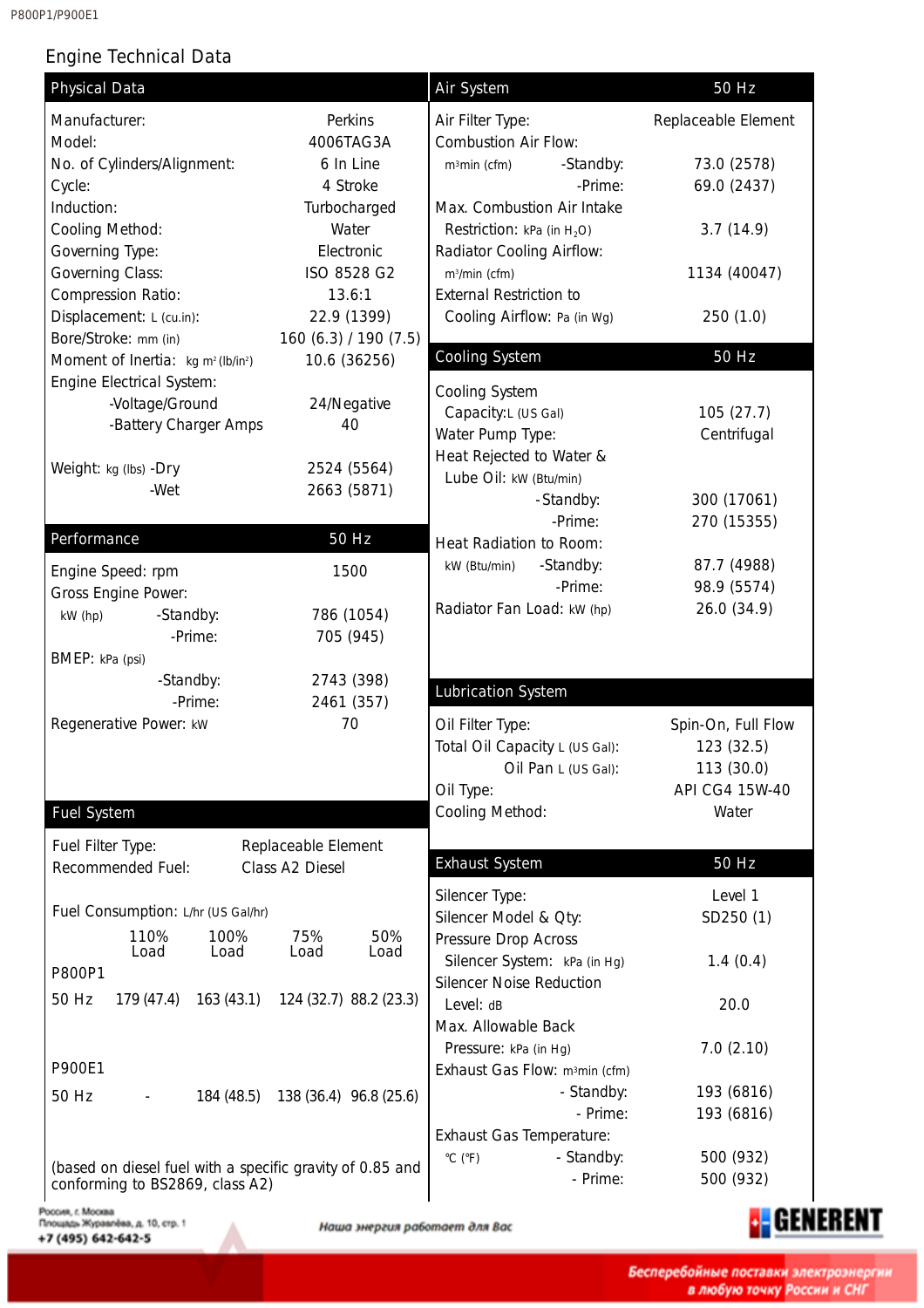### Alternator Performance Data

| Data Item                                | 50 Hz   |         |         |  |
|------------------------------------------|---------|---------|---------|--|
|                                          | 380/220 | 400/230 | 415/240 |  |
| <b>Motor Starting</b><br>Capability* kVA | 2228    | 2446    | 2613    |  |
| <b>Short Circuit</b><br>Capacity**%      | 300     | 300     | 300     |  |
| Reactances:<br>Per Unit                  |         |         |         |  |
| Xd                                       | 3.06    | 2.77    | 2.57    |  |
| X'd                                      | 0.14    | 0.13    | 0.12    |  |
| X"d                                      | 0.116   | 0.105   | 0.098   |  |
|                                          |         |         |         |  |

Reactances shown are applicable to prime ratings

\* Based on 30% voltage dip. Improved motor starting capability is available with optional Permanent Magnet generator or AREP excitation

\*\* With optional Permanent Magnet generator or AREP excitation.

# Alternator Technical Data

| <b>Physical Data</b>              |                  | <b>Operating Data</b>                                                                   |         |             |
|-----------------------------------|------------------|-----------------------------------------------------------------------------------------|---------|-------------|
| Manufacturer:                     | FG Wilson        | Overspeed: RPM                                                                          |         |             |
| Model:                            | LL7024P          | <b>Voltage Regulation (steady state)</b>                                                |         | $+/- 0.5%$  |
| No. of Bearings:                  | Single           | Wave Form NEMA $=$ TIF                                                                  |         | < 50        |
| <b>Insulation Class:</b>          | H                | Wave Form $IEC = THE$                                                                   |         | $<2\%$      |
| <b>Winding Pitch/Code:</b>        | $2/3$ - (No. 6S) | <b>Total Harmonic Content LL/LN</b><br>$< 4\%$                                          |         |             |
| Wires:                            | 6                | Suppression is in line with European<br><b>Radio Interference</b><br>Standard EN61000-6 |         |             |
| <b>Ingress Protection Rating:</b> | IP23             | Radiant Heat: kW (Btu/min)                                                              |         |             |
| <b>Excitation System:</b>         | AREP             |                                                                                         | -50 Hz: | 37.1 (2110) |
| <b>AVR Model:</b>                 | R448             |                                                                                         |         |             |